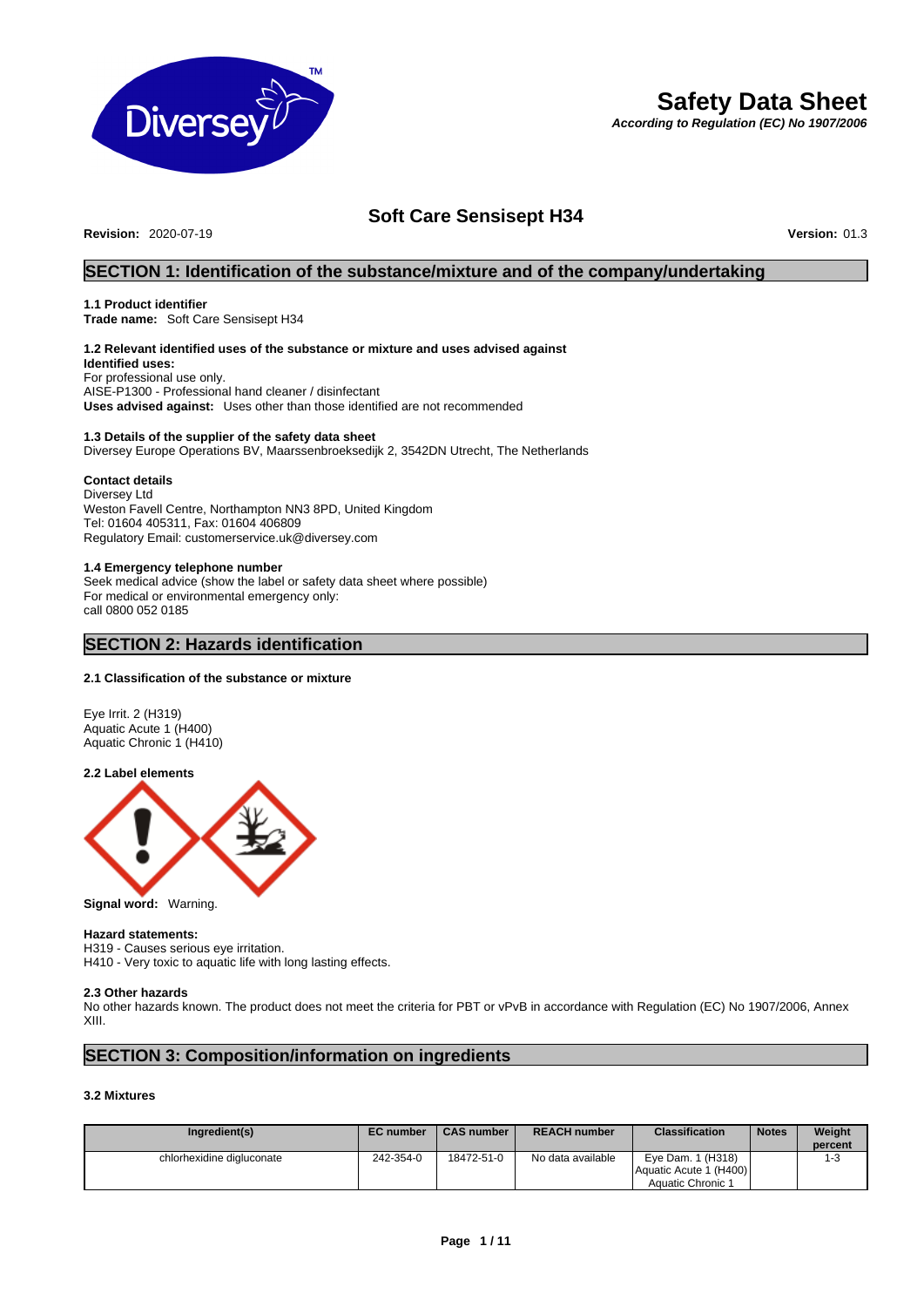|                            |           |            |                   | (H410)              |  |
|----------------------------|-----------|------------|-------------------|---------------------|--|
| sodium cocoamphopropionate | 946-533-0 | 93820-52-1 | No data available | Eve Irrit. 2 (H319) |  |
| 2-phenoxvethanol           | 204-589-7 | 122-99-6   | 01-2119488943-21  | Acute Tox. 4 (H302) |  |
|                            |           |            |                   | Eve Irrit. 2 (H319) |  |

Workplace exposure limit(s), if available, are listed in subsection 8.1.

[1] Exempted: ionic mixture. See Regulation (EC) No 1907/2006, Annex V, paragraph 3 and 4. This salt is potentially present, based on calculation, and included for classification and labelling purposes only. Each starting material of the ionic mixture is registered, as required.

[2] Exempted: included in Annex IV of Regulation (EC) No 1907/2006.

[3] Exempted: Annex V of Regulation (EC) No 1907/2006.

[4] Exempted: polymer. See Article 2(9) of Regulation (EC) No 1907/2006.

For the full text of the H and EUH phrases mentioned in this Section, see Section 16.

# **SECTION 4: First aid measures**

| 4.1 Description of first aid measures |                                                                                                                                                                                                   |
|---------------------------------------|---------------------------------------------------------------------------------------------------------------------------------------------------------------------------------------------------|
| Inhalation:                           | Get medical attention or advice if you feel unwell.                                                                                                                                               |
| Eve contact:                          | Immediately rinse eyes cautiously with lukewarm water for several minutes. Remove contact lenses,                                                                                                 |
| Ingestion:                            | if present and easy to do. Continue rinsing. If irritation occurs and persists, get medical attention.<br>Immediately drink 1 glass of water. Get medical attention or advice if you feel unwell. |
|                                       |                                                                                                                                                                                                   |
| Self-protection of first aider:       | Consider personal protective equipment as indicated in subsection 8.2.                                                                                                                            |
|                                       |                                                                                                                                                                                                   |

| 4.2 Most important symptoms and effects, both acute and delayed |                                             |  |  |  |
|-----------------------------------------------------------------|---------------------------------------------|--|--|--|
| Inhalation:                                                     | No known effects or symptoms in normal use. |  |  |  |
| <b>Skin contact:</b>                                            | No known effects or symptoms in normal use. |  |  |  |
| Eye contact:                                                    | Causes severe irritation.                   |  |  |  |
| Ingestion:                                                      | No known effects or symptoms in normal use. |  |  |  |

#### **4.3 Indication of any immediate medical attention and special treatment needed** No information available on clinical testing and medical monitoring. Specific toxicological information on substances, if available, can be found in section 11.

# **SECTION 5: Firefighting measures**

#### **5.1 Extinguishing media**

Carbon dioxide. Dry powder. Water spray jet. Fight larger fires with water spray jet or alcohol-resistant foam.

# **5.2 Special hazards arising from the substance or mixture**

No special hazards known.

#### **5.3 Advice for firefighters**

As in any fire, wear self contained breathing apparatus and suitable protective clothing including gloves and eye/face protection.

# **SECTION 6: Accidental release measures**

#### **6.1 Personal precautions, protective equipment and emergency procedures**

No special measures required.

#### **6.2 Environmental precautions**

Do not allow to enter drainage system, surface or ground water. Do not allow to enter the ground/soil. Dilute with plenty of water. Inform responsible authorities in case undiluted product reaches drainage system, surface or ground water or the ground/soil.

#### **6.3 Methods and material for containment and cleaning up**

Absorb with liquid-binding material (sand, diatomite, universal binders, sawdust).

#### **6.4 Reference to other sections**

For personal protective equipment see subsection 8.2. For disposal considerations see section 13.

# **SECTION 7: Handling and storage**

#### **7.1 Precautions for safe handling**

**Measures to prevent fire and explosions:** No special precautions required.

### **Measures required to protect the environment:**

For environmental exposure controls see subsection 8.2.

#### **Advices on general occupational hygiene:**

Handle in accordance with good industrial hygiene and safety practice. Keep away from food, drink and animal feeding stuffs. Do not mix with other products unless adviced by Diversey. Wash hands before breaks and at the end of workday. Wash face, hands and any exposed skin thoroughly after handling. Take off immediately all contaminated clothing. Use personal protective equipment as required. Use only with adequate ventilation.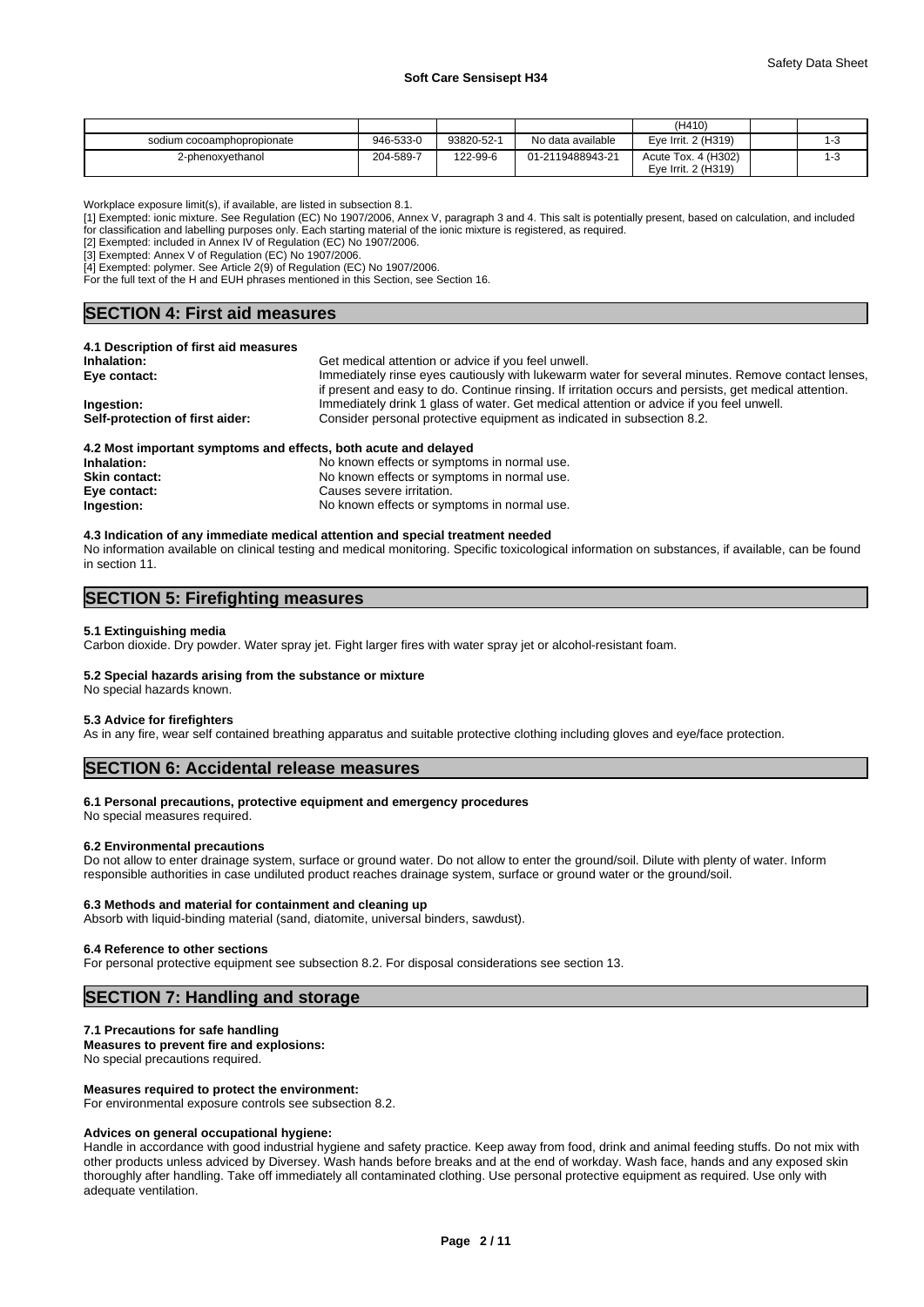## **7.2 Conditions for safe storage, including any incompatibilities**

Store in accordance with local and national regulations. Keep only in original packaging. Store in a closed container. For conditions to avoid see subsection 10.4. For incompatible materials see subsection 10.5.

#### **7.3 Specific end use(s)**

No specific advice for end use available.

# **SECTION 8: Exposure controls/personal protection**

## **8.1 Control parameters**

**Workplace exposure limits** 

Air limit values, if available:

Biological limit values, if available:

# **Recommended monitoring procedures, if available:**

Additional exposure limits under the conditions of use, if available:

### **DNEL/DMEL and PNEC values**

#### **Human exposure**

DNEL oral exposure - Consumer (mg/kg bw)

| Ingredient(s)              | Short term - Local<br>effects | Short term - Systemic<br>effects | Long term - Local<br>effects | [Long term - Systemic]<br>effects |
|----------------------------|-------------------------------|----------------------------------|------------------------------|-----------------------------------|
| chlorhexidine digluconate  |                               |                                  |                              |                                   |
| sodium cocoamphopropionate |                               |                                  |                              | 67،،                              |
| 2-phenoxyethanol           |                               | 9.23                             |                              | 9.23                              |

DNEL dermal exposure - Worker

| Ingredient(s)              | <b>Short term - Local</b><br>effects | Short term - Systemic<br>effects (mg/kg bw) | Long term - Local<br>effects    | Long term - Systemic  <br>effects (mg/kg bw) |
|----------------------------|--------------------------------------|---------------------------------------------|---------------------------------|----------------------------------------------|
| chlorhexidine digluconate  |                                      |                                             |                                 |                                              |
| sodium cocoamphopropionate |                                      |                                             | $0.153$ ma/cm <sup>2</sup> skin | 4.67                                         |
| 2-phenoxyethanol           | No data available                    |                                             | No data available               | 20.83                                        |

DNEL dermal exposure - Consumer

| Ingredient(s)              | <b>Short term - Local</b><br>effects | <b>Short term - Systemic  </b><br>effects (ma/ka bw) | Long term - Local<br>effects | <b>I Long term - Systemic I</b><br>effects (mg/kg bw) |
|----------------------------|--------------------------------------|------------------------------------------------------|------------------------------|-------------------------------------------------------|
| chlorhexidine digluconate  |                                      |                                                      |                              |                                                       |
| sodium cocoamphopropionate |                                      |                                                      |                              | 1.67                                                  |
| 2-phenoxyethanol           | No data available                    |                                                      | No data available            | 10.42                                                 |

DNEL inhalatory exposure - Worker (mg/m<sup>3</sup>) )

| Ingredient(s)              | Short term - Local<br>effects | <b>Short term - Systemicl</b><br>effects | Long term - Local<br>effects | Long term - Systemic<br>effects |
|----------------------------|-------------------------------|------------------------------------------|------------------------------|---------------------------------|
|                            |                               |                                          |                              |                                 |
| chlorhexidine digluconate  |                               |                                          |                              |                                 |
| sodium cocoamphopropionate |                               |                                          |                              | 16.4                            |
| 2-phenoxyethanol           |                               |                                          | 8.07                         | 8.07                            |

DNEL inhalatory exposure - Consumer (mg/m<sup>3</sup>

| Ingredient(s)              | Short term - Local<br>effects | Short term - Systemic<br>effects | Long term - Local<br>effects | <b>I Long term - Systemic I</b><br>effects |
|----------------------------|-------------------------------|----------------------------------|------------------------------|--------------------------------------------|
| chlorhexidine digluconate  |                               |                                  |                              |                                            |
| sodium cocoamphopropionate |                               |                                  |                              | 2.47                                       |
| 2-phenoxyethanol           |                               |                                  | 2.41                         | 2.41                                       |

 $)$ 

# **Environmental exposure**  Environmental exposure - PNEC

| Ingredient(s)              | (mg/l) | Surface water, fresh Surface water, marine<br>(mg/l) | Intermittent (mg/l) | Sewage treatment<br>plant (mg/l) |
|----------------------------|--------|------------------------------------------------------|---------------------|----------------------------------|
| chlorhexidine digluconate  |        |                                                      |                     |                                  |
| sodium cocoamphopropionate | 0.0024 | 0.00024                                              |                     | 8.37                             |
| 2-phenoxyethanol           | 0.943  | 0.0943                                               | 3.44                | 24.8                             |

| Environmental exposure - PNEC, continued |                                     |                             |              |                          |
|------------------------------------------|-------------------------------------|-----------------------------|--------------|--------------------------|
| Ingredient(s)                            | l Sediment. freshwater l<br>(mg/kg) | Sediment, marine<br>(mq/kg) | Soil (mg/kg) | Air (mg/m <sup>3</sup> ) |
| chlorhexidine digluconate                |                                     |                             |              |                          |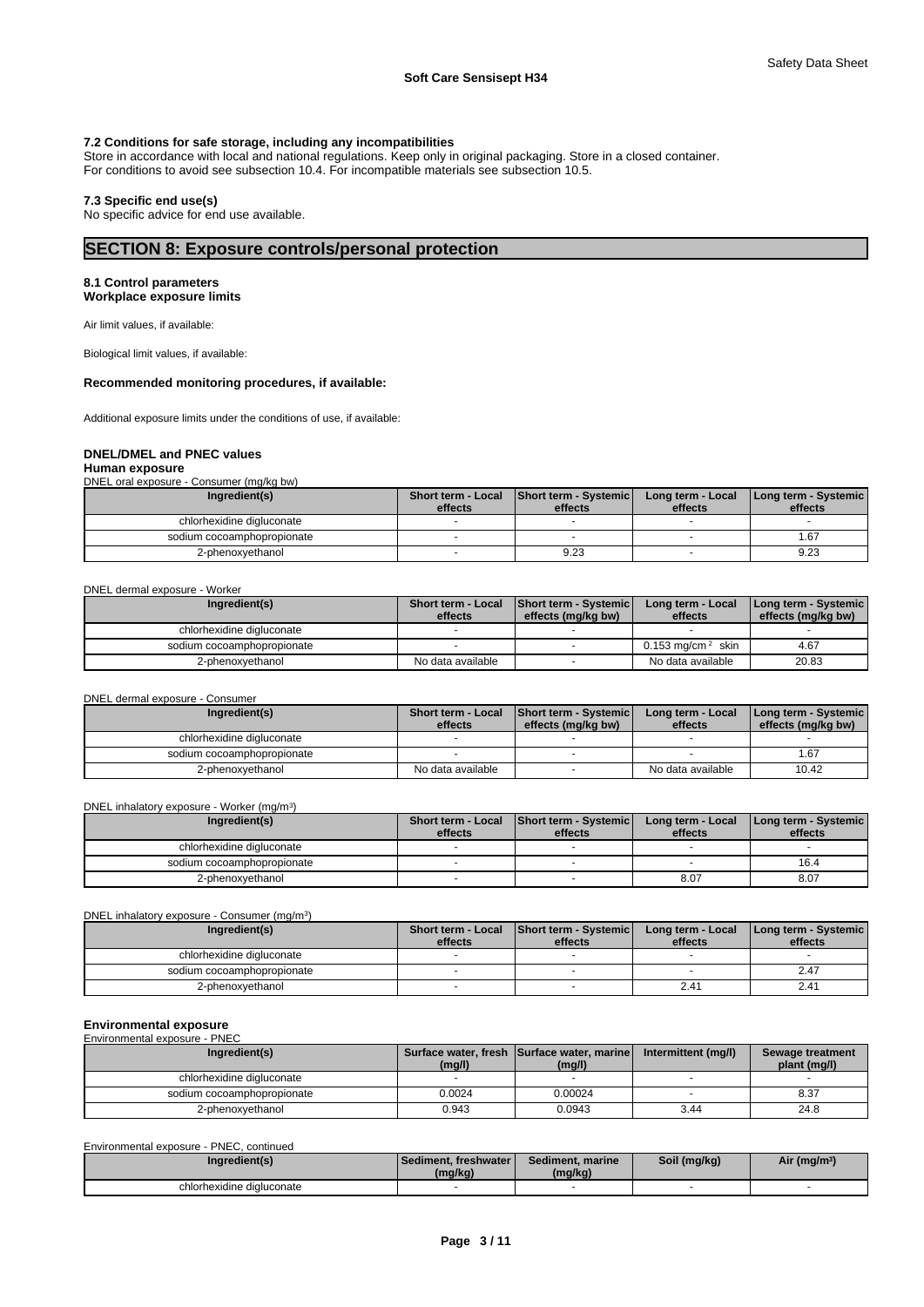| າcoamphopropionate<br>sodium<br>- GOCOALHOLIODI ODI | 90    |                                          | $\Omega$<br>30.D   | available<br>data<br>N0. |
|-----------------------------------------------------|-------|------------------------------------------|--------------------|--------------------------|
| noxvethanol                                         | .2366 | $\overline{\phantom{a}}$<br><b>U.IZJ</b> | $\sim$<br>. ∟ ک. . |                          |

#### **8.2 Exposure controls**

*The following information applies for the uses indicated in subsection 1.2 of the Safety Data Sheet. If available, please refer to the product information sheet for application and handling instructions. Normal use conditions are assumed for this section.*

*Recommended safety measures for handling the undiluted product:*

| Appropriate engineering controls:<br>Appropriate organisational controls: | No special requirements under normal use conditions.<br>No special requirements under normal use conditions. |
|---------------------------------------------------------------------------|--------------------------------------------------------------------------------------------------------------|
| Personal protective equipment                                             |                                                                                                              |
| Eye / face protection:                                                    | No special requirements under normal use conditions.                                                         |
| Hand protection:                                                          | Not applicable.                                                                                              |
| <b>Body protection:</b>                                                   | No special requirements under normal use conditions.                                                         |
| <b>Respiratory protection:</b>                                            | No special requirements under normal use conditions.                                                         |

Substance data, boiling point

**Environmental exposure controls:** Should not reach sewage water or drainage ditch undiluted or unneutralised.

# **SECTION 9: Physical and chemical properties**

**9.1 Information on basic physical and chemical properties Information in this section refers to the product, unless it is specifically stated that substance data is listed** 

**Method / remark** 

**Method / remark** 

**Physical State:** Liquid **Colour:** Hazy, from Yellow to Colourless **Odour:** Product specific **Odour threshold:** Not applicable  $pH \approx 7$  (neat) **Melting point/freezing point (°C):** Not determined Not relevant to classification of this product **Initial boiling point and boiling range (°C):** Not determined

| <b>Jubstance Gata, bolling point</b> |                                      |                   |                               |  |  |  |  |
|--------------------------------------|--------------------------------------|-------------------|-------------------------------|--|--|--|--|
| Ingredient(s)                        | Value<br>(°C)                        | <b>Method</b>     | Atmospheric pressure<br>(hPa) |  |  |  |  |
| chlorhexidine digluconate            | Product decomposes<br>before boiling | OECD 103 (EU A.2) |                               |  |  |  |  |
| sodium cocoamphopropionate           | No data available                    |                   |                               |  |  |  |  |
| 2-phenoxyethanol                     | 244.3                                | OECD 103 (EU A.2) |                               |  |  |  |  |

**Flammability (liquid):** Not determined. *( UN Manual of Tests and Criteria, section 32, L.2 )*  **Flash point (°C):** Not applicable. **Sustained combustion:** Not applicable.

#### **Evaporation rate:** Not determined **Flammability (solid, gas):** Not determined **Upper/lower flammability limit (%):** Not determined

Substance data, flammability or explosive limits, if available:

| Ingredient(s)             | <b>Lower limit</b><br>(% vol) | <b>Upper limit</b><br>(% vol) |
|---------------------------|-------------------------------|-------------------------------|
| chlorhexidine dialuconate |                               |                               |
| 2-phenoxyethanol          |                               |                               |

#### **Vapour pressure:** Not determined

Substance data, vapour pressure

| Ingredient(s)              | Value<br>(Pa)     | <b>Method</b>     | Temperature<br>(°C) |
|----------------------------|-------------------|-------------------|---------------------|
| chlorhexidine digluconate  | 0.0051            | OECD 104 (EU A.4) | 25                  |
| sodium cocoamphopropionate | No data available |                   |                     |
| 2-phenoxyethanol           |                   | Method not aiven  | 20                  |

**Method / remark** 

**Method / remark**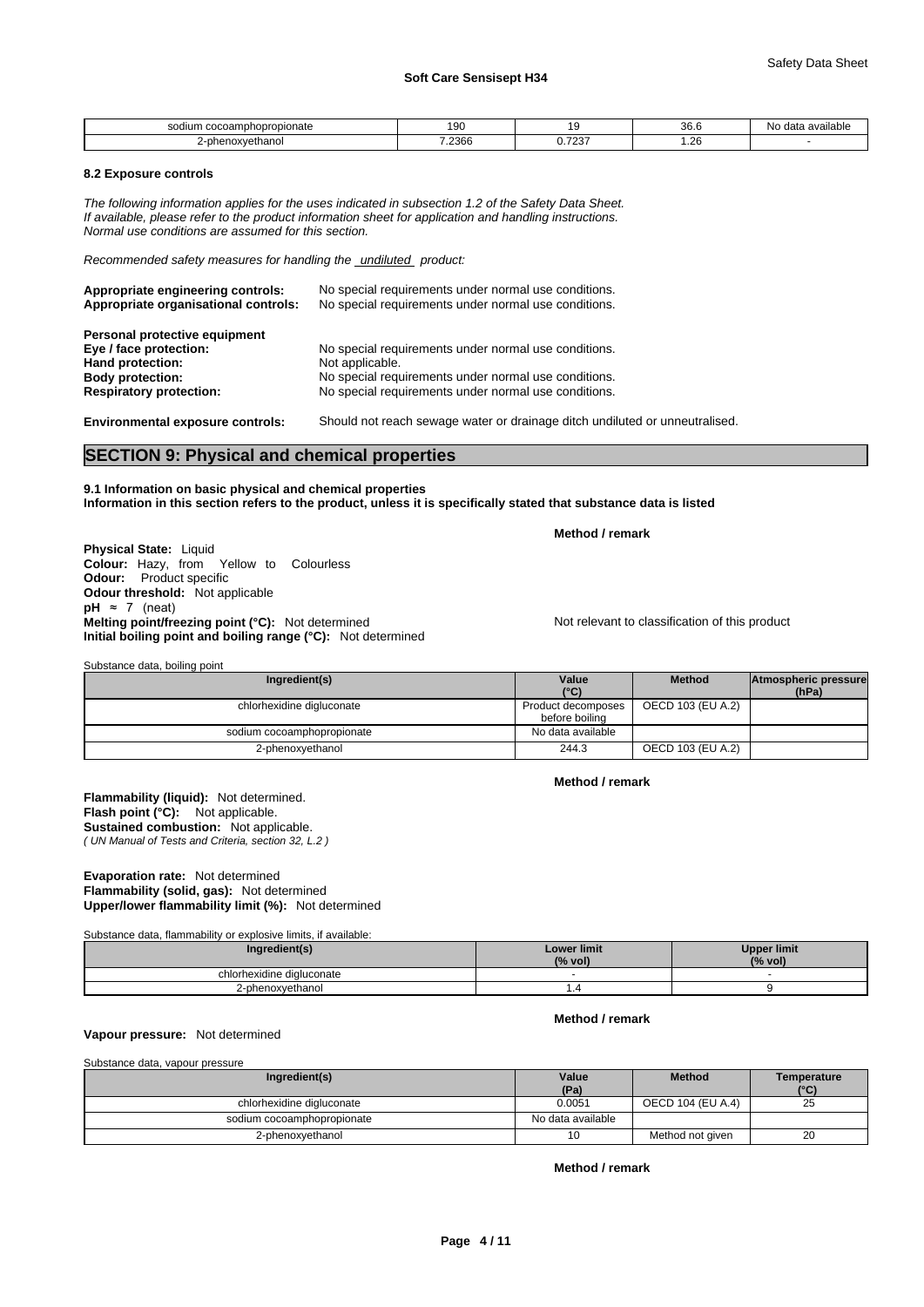#### **Solubility in / Miscibility with Water:** Fully miscible **Vapour density:** Not determined **Relative density:** ≈ 1.04 (20 °C)

Substance data, solubility in water

| Ingredient(s)              | Value<br>(g/l)    | <b>Method</b>     | Temperature<br>(°C) |
|----------------------------|-------------------|-------------------|---------------------|
| chlorhexidine digluconate  | Soluble           | OECD 105 (EU A.6) | 25                  |
| sodium cocoamphopropionate | No data available |                   |                     |
| 2-phenoxvethanol           | 24                | Method not given  | 20                  |

Substance data, partition coefficient n-octanol/water (log Kow): see subsection 12.3

**Method / remark** 

Weight of evidence

**Decomposition temperature:** Not applicable. **Autoignition temperature:** Not determined **Viscosity:**  $\approx$  875 mPa.s (20 °C) **Explosive properties:** Not explosive. **Oxidising properties:** Not oxidising.

#### **9.2 Other information**

**Surface tension (N/m):** Not determined Not relevant to classification of this product **Corrosion to metals:** Not corrosive

Substance data, dissociation constant, if available:

# **SECTION 10: Stability and reactivity**

#### **10.1 Reactivity**

No reactivity hazards known under normal storage and use conditions.

#### **10.2 Chemical stability**

Stable under normal storage and use conditions.

#### **10.3 Possibility of hazardous reactions**

No hazardous reactions known under normal storage and use conditions.

#### **10.4 Conditions to avoid**

None known under normal storage and use conditions.

#### **10.5 Incompatible materials**

None known under normal use conditions.

### **10.6 Hazardous decomposition products**

None known under normal storage and use conditions.

# **SECTION 11: Toxicological information**

# **11.1 Information on toxicological effects**

Mixture data:.

#### **Relevant calculated ATE(s):**

ATE - Oral (mg/kg): >5000

Substance data, where relevant and available, are listed below:.

#### **Acute toxicity**  Acute oral toxicity

| Ingredient(s)              | Endpoint | Value<br>(mq/kg) | <b>Species</b> | <b>Method</b>     | <b>Exposure</b><br>time (h) |
|----------------------------|----------|------------------|----------------|-------------------|-----------------------------|
| chlorhexidine digluconate  | ∟D 50    | 2000             | Rat            | OECD 401 (EU B.1) |                             |
| sodium cocoamphopropionate | ∟D 50    | 2000             | Rat            | Method not given  |                             |
| 2-phenoxyethanol           | ∟D 50    | 1840             | Rat            | OECD 401 (EU B.1) |                             |

Acute dermal toxicity

| Ingredient(s)             | Endpoint                          | Value<br>(mg/kg) | Species | <b>Method</b>   | <b>Exposure</b><br>time (h) |
|---------------------------|-----------------------------------|------------------|---------|-----------------|-----------------------------|
| chlorhexidine digluconate | $\overline{\phantom{0}}$<br>LD 50 | 5000             | Rabbit  | OPP 81-2<br>FPA |                             |

**Page 5 / 11**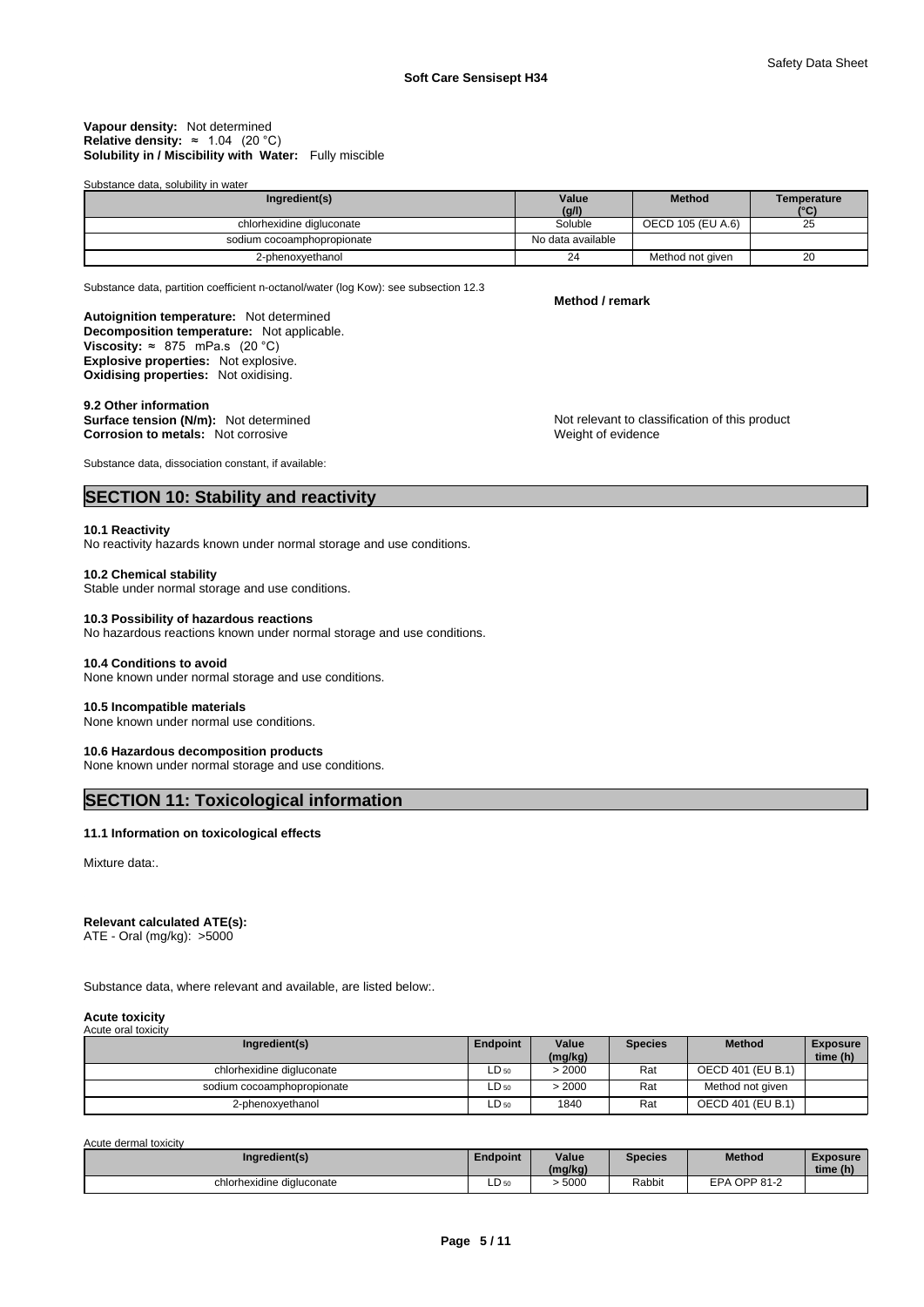| i cocoamphopropionate<br>sodium<br>. | -<br>LD 50 | . .                         | - י<br>Ndi | across<br>، محد<br>76au<br>. |  |
|--------------------------------------|------------|-----------------------------|------------|------------------------------|--|
| '-phenoxvethanol                     | -<br>∟D 5∩ | 0 <sup>A</sup><br><u>__</u> | Rabbit     | Method not aiven             |  |

Acute inhalative toxicity

| Ingredient(s)              | Endpoint        | Value<br>(mg/l) | <b>Species</b> | <b>Method</b>    | <b>Exposure</b><br>time (h) |
|----------------------------|-----------------|-----------------|----------------|------------------|-----------------------------|
| chlorhexidine digluconate  |                 | No data         |                |                  |                             |
|                            |                 | available       |                |                  |                             |
| sodium cocoamphopropionate |                 | No data         |                |                  |                             |
|                            |                 | available       |                |                  |                             |
| 2-phenoxyethanol           | LC <sub>0</sub> | (mist)          | Rat            | Method not given |                             |

# **Irritation and corrosivity**  Skin irritation and corrosivity

| Ingredient(s)              | Result       | <b>Species</b> | <b>Method</b>     | <b>Exposure time</b> |  |  |  |
|----------------------------|--------------|----------------|-------------------|----------------------|--|--|--|
| chlorhexidine digluconate  | Not irritant | Rabbit         | OECD 404 (EU B.4) | 4 hour(s)            |  |  |  |
| sodium cocoamphopropionate | Not irritant |                | OECD 439          |                      |  |  |  |
| 2-phenoxyethanol           | Not irritant | Rabbit         | OECD 404 (EU B.4) |                      |  |  |  |

Eye irritation and corrosivity

| Ingredient(s)              | Result        | <b>Species</b>  | <b>Method</b>     | <b>Exposure time</b> |
|----------------------------|---------------|-----------------|-------------------|----------------------|
| chlorhexidine digluconate  | Severe damage | Rabbit          | OECD 405 (EU B.5) |                      |
| sodium cocoamphopropionate | Severe damage | Not applicable. | OECD 438          |                      |
| 2-phenoxyethanol           | Irritant      | Rabbit          | OECD 405 (EU B.5) |                      |

Respiratory tract irritation and corrosivity

| Ingredient(s)              | Result            | <b>Species</b> | <b>Method</b> | <b>Exposure time</b> |
|----------------------------|-------------------|----------------|---------------|----------------------|
| chlorhexidine digluconate  | No data available |                |               |                      |
| sodium cocoamphopropionate | No data available |                |               |                      |
| 2-phenoxvethanol           | No data available |                |               |                      |

#### **Sensitisation**

Sensitisation by skin contact

| Ingredient(s)              | <b>Result</b>   | <b>Species</b> | <b>Method</b>                      | <b>Exposure time (h)</b> |
|----------------------------|-----------------|----------------|------------------------------------|--------------------------|
| chlorhexidine digluconate  | Not sensitising | Guinea pig     | Method not given                   |                          |
| sodium cocoamphopropionate | Sensitising     | Mouse          | OECD 429 (EU B.42)                 |                          |
| 2-phenoxyethanol           | Not sensitising | Guinea pig     | OECD 406 (EU B.6) /<br><b>GPMT</b> |                          |

#### Sensitisation by inhalation

| Ingredient(s)              | Result            | <b>Species</b> | <b>Method</b> | <b>Exposure time</b> |
|----------------------------|-------------------|----------------|---------------|----------------------|
| chlorhexidine digluconate  | No data available |                |               |                      |
| sodium cocoamphopropionate | No data available |                |               |                      |
| 2-phenoxyethanol           | No data available |                |               |                      |

# **CMR effects (carcinogenicity, mutagenicity and toxicity for reproduction)**  Mutagenicity

| managonony                 |                                        |                           |                                                    |                      |
|----------------------------|----------------------------------------|---------------------------|----------------------------------------------------|----------------------|
| Ingredient(s)              | <b>Result (in-vitro)</b>               | <b>Method</b>             | <b>Result (in-vivo)</b>                            | <b>Method</b>        |
|                            |                                        | (in-vitro)                |                                                    | (in-vivo)            |
| chlorhexidine digluconate  | No evidence of genotoxicity, negative  |                           | OECD 471 (EU No evidence of genotoxicity, negative | <b>OECD 474 (EU)</b> |
|                            | test results                           |                           | B.12/13) OECD test results No evidence for         | B.12                 |
|                            |                                        | 476 (HGPRT) Imutagenicity |                                                    |                      |
|                            |                                        | OECD 473                  |                                                    |                      |
| sodium cocoamphopropionate | INo data available                     |                           | No data available                                  |                      |
| 2-phenoxyethanol           | No evidence for mutagenicity, negative | Method not                | No data available                                  |                      |
|                            | test results                           | aiven                     |                                                    |                      |

**Carcinogenicity** 

| Ingredient(s)              | <b>Effect</b>                                          |
|----------------------------|--------------------------------------------------------|
| chlorhexidine digluconate  | No evidence for carcinogenicity, negative test results |
| sodium cocoamphopropionate | No data available                                      |
| 2-phenoxvethanol           | No evidence for carcinogenicity, weight-of-evidence    |

Toxicity for reproduction

| Ingredient(s) | Endpoint | <b>Specific effect</b> | Value          | <b>Species</b> | <b>Method</b> | <b>Exposure</b> | Remarks and other effects           |
|---------------|----------|------------------------|----------------|----------------|---------------|-----------------|-------------------------------------|
|               |          |                        | $(mq/kg$ bw/d) |                |               | time            | reported                            |
| chlorhexidine |          |                        |                | Rat            | Weight of     |                 | No evidence for reproductive        |
| digluconate   |          |                        |                |                | evidence      |                 | toxicity No evidence for            |
|               |          |                        |                |                | OECD 414      |                 | developmental toxicity No           |
|               |          |                        |                |                | (EU B.31).    |                 | levidence for teratogenic effects I |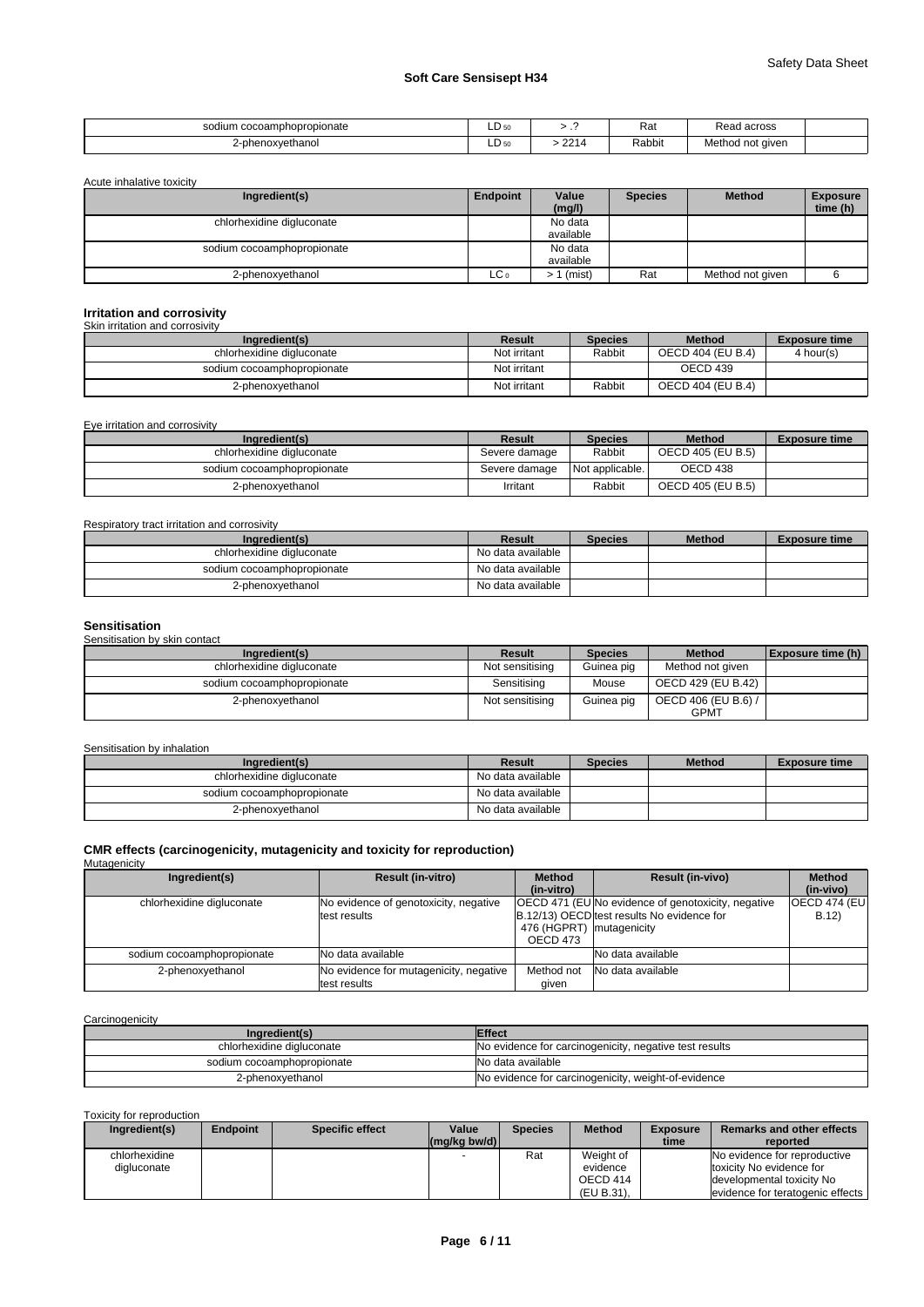|                     |  |           | oral |                               |
|---------------------|--|-----------|------|-------------------------------|
| sodium              |  | No data   |      |                               |
| cocoamphopropionate |  | available |      |                               |
| 2-phenoxyethanol    |  | No data   |      | No evidence for reproductive  |
|                     |  | available |      | toxicity No known significant |
|                     |  |           |      | effects or critical hazards   |

# **Repeated dose toxicity**  Sub-acute or sub-chronic oral toxicity

| Ingredient(s)              | Endpoint | Value        | <b>Species</b> | <b>Method</b> |                    | <b>Exposure   Specific effects and organs  </b> |
|----------------------------|----------|--------------|----------------|---------------|--------------------|-------------------------------------------------|
|                            |          | (mg/kg bw/d) |                |               | $ time$ (days) $ $ | affected                                        |
| chlorhexidine digluconate  |          | No data      |                |               |                    |                                                 |
|                            |          | available    |                |               |                    |                                                 |
| sodium cocoamphopropionate |          | No data      |                |               |                    |                                                 |
|                            |          | available    |                |               |                    |                                                 |
| 2-phenoxyethanol           |          | No data      |                |               |                    |                                                 |
|                            |          | available    |                |               |                    |                                                 |

#### Sub-chronic dermal toxicity

| Ingredient(s)              | Endpoint | Value<br>(mg/kg bw/d) | <b>Species</b> | <b>Method</b> | $ time$ (days) $ $ | <b>Exposure   Specific effects and organs  </b><br>affected |
|----------------------------|----------|-----------------------|----------------|---------------|--------------------|-------------------------------------------------------------|
|                            |          |                       |                |               |                    |                                                             |
| chlorhexidine digluconate  |          | No data               |                |               |                    |                                                             |
|                            |          | available             |                |               |                    |                                                             |
| sodium cocoamphopropionate |          | No data               |                |               |                    |                                                             |
|                            |          | available             |                |               |                    |                                                             |
| 2-phenoxyethanol           |          | No data               |                |               |                    |                                                             |
|                            |          | available             |                |               |                    |                                                             |

#### Sub-chronic inhalation toxicity

| Ingredient(s)              | Endpoint | Value        | <b>Species</b> | <b>Method</b> |                    | <b>Exposure Specific effects and organs</b> |
|----------------------------|----------|--------------|----------------|---------------|--------------------|---------------------------------------------|
|                            |          | (mg/kg bw/d) |                |               | $ time$ (days) $ $ | affected                                    |
| chlorhexidine digluconate  |          | No data      |                |               |                    |                                             |
|                            |          | available    |                |               |                    |                                             |
| sodium cocoamphopropionate |          | No data      |                |               |                    |                                             |
|                            |          | available    |                |               |                    |                                             |
| 2-phenoxyethanol           |          | No data      |                |               |                    |                                             |
|                            |          | available    |                |               |                    |                                             |

#### Chronic toxicity

| Ingredient(s)       | <b>Exposure</b> | <b>Endpoint</b> | Value                                            | <b>Species</b> | <b>Method</b> | <b>Exposure</b> | Specific effects and | <b>Remark</b> |
|---------------------|-----------------|-----------------|--------------------------------------------------|----------------|---------------|-----------------|----------------------|---------------|
|                     | route           |                 | $\left \frac{\text{mg}}{\text{kg}}\right $ bw/d) |                |               | time            | organs affected      |               |
| chlorhexidine       |                 |                 | No data                                          |                |               |                 |                      |               |
| digluconate         |                 |                 | available                                        |                |               |                 |                      |               |
| sodium              |                 |                 | No data                                          |                |               |                 |                      |               |
| cocoamphopropionate |                 |                 | available                                        |                |               |                 |                      |               |
| 2-phenoxvethanol    |                 |                 | No data                                          |                |               |                 |                      |               |
|                     |                 |                 | available                                        |                |               |                 |                      |               |

#### STOT-single exposure

| Ingredient(s)              | Affected organ(s) |
|----------------------------|-------------------|
| chlorhexidine digluconate  | Not applicable    |
| sodium cocoamphopropionate | No data available |
| 2-phenoxyethanol           | No data available |

#### STOT-repeated exposure

| Ingredient(s)              | Affected organ(s) |
|----------------------------|-------------------|
| chlorhexidine digluconate  | Not applicable    |
| sodium cocoamphopropionate | No data available |
| 2-phenoxyethanol           | No data available |

# **Aspiration hazard**

Substances with an aspiration hazard (H304), if any, are listed in section 3. If relevant, see section 9 for dynamic viscosity and relative density of the product.

# **Potential adverse health effects and symptoms**

Effects and symptoms related to the product, if any, are listed in subsection 4.2.

# **SECTION 12: Ecological information**

# **12.1 Toxicity**

No data is available on the mixture.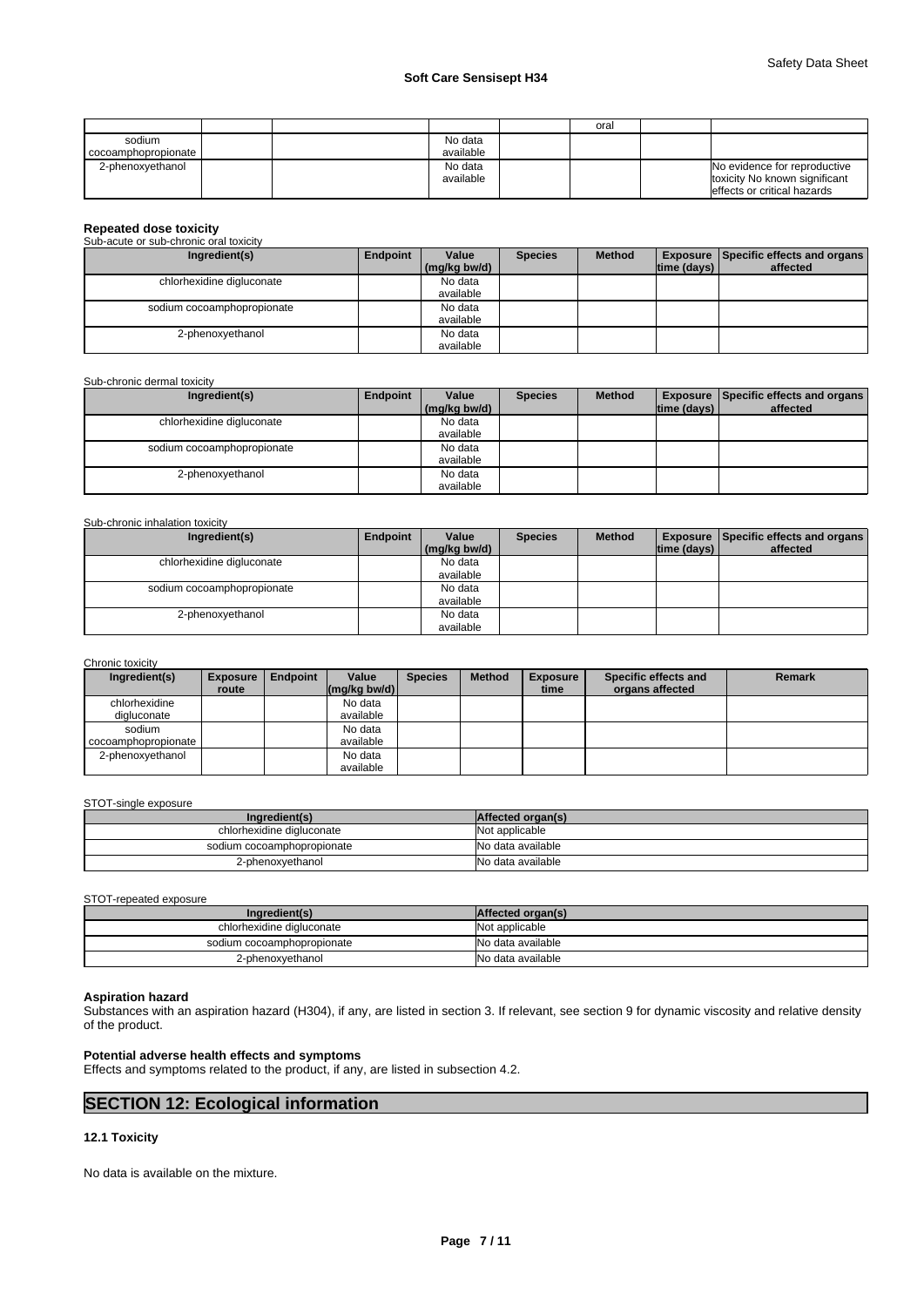Substance data, where relevant and available, are listed below:

### **Aquatic short-term toxicity**

| Aquatic short-term toxicity - fish |           |                 |                          |                                  |                             |
|------------------------------------|-----------|-----------------|--------------------------|----------------------------------|-----------------------------|
| Ingredient(s)                      | Endpoint  | Value<br>(mg/l) | <b>Species</b>           | <b>Method</b>                    | <b>Exposure</b><br>time (h) |
| chlorhexidine digluconate          | ∟C 50     | 2.08            | Brachvdanio<br>rerio     | OECD 203 (EU C.1)                | 96                          |
| sodium cocoamphopropionate         | $LC_{50}$ | 4.2             | Oncorhynchus I<br>mvkiss | OECD 203 (EU C.1)<br>Read across | 96                          |
| 2-phenoxyethanol                   | ∟C 50     | 344             | Pimephales<br>promelas   | Method not given                 | 96                          |

## Aquatic short-term toxicity - crustacea

| Ingredient(s)              | Endpoint  | Value      | <b>Species</b> | <b>Method</b>     | <b>Exposure</b> |
|----------------------------|-----------|------------|----------------|-------------------|-----------------|
|                            |           | (mg/l)     |                |                   | time (h)        |
| chlorhexidine digluconate  | $EC_{50}$ | 0.087      | Daphnia        | OECD 202 (EU C.2) | 48              |
|                            |           | (measured) | magna Straus   |                   |                 |
| sodium cocoamphopropionate | $EC_{50}$ | 2.5        | Daphnia        | OECD 202 (EU C.2) | 48              |
|                            |           |            | magna Straus   | Read across       |                 |
| 2-phenoxyethanol           | $EC_{50}$ | > 500      | Daphnia        | Method not given  | 48              |
|                            |           |            | magna Straus   |                   |                 |

#### Aquatic short-term toxicity - algae **Ingredient(s) Ingredient(s) Endpoint | Value | Species (mg/l) Method** Exposure **time (h)**  chlorhexidine digluconate E<sub>r</sub> C<sub>50</sub> 0.081 (measured)<br>No data Desmodesmus **OECD** 20 *subspicatus*  OECD 201 (EU C.3) 72 sodium cocoamphopropionate available 2-phenoxyethanol EC<sub>50</sub> > 500 *Desmodesmus subspicatus*  DIN 38412, Part 9 72

#### Aquatic short-term toxicity - marine species

| Ingredient(s)              | Endpoint | Value     | <b>Species</b> | <b>Method</b> | <b>Exposure</b> |
|----------------------------|----------|-----------|----------------|---------------|-----------------|
|                            |          | (mg/l)    |                |               | time (days)     |
| chlorhexidine digluconate  |          | No data   |                |               |                 |
|                            |          | available |                |               |                 |
| sodium cocoamphopropionate |          | No data   |                |               |                 |
|                            |          | available |                |               |                 |
| 2-phenoxyethanol           |          | No data   |                |               |                 |
|                            |          | available |                |               |                 |

| Impact on sewage plants - toxicity to bacteria |           |                      |                     |               |                         |
|------------------------------------------------|-----------|----------------------|---------------------|---------------|-------------------------|
| Ingredient(s)                                  | Endpoint  | Value<br>(mg/l)      | <b>Inoculum</b>     | <b>Method</b> | <b>Exposure</b><br>time |
| chlorhexidine digluconate                      | $EC_{50}$ | 25                   | Activated<br>sludae | OECD 209      | 3 hour(s)               |
| sodium cocoamphopropionate                     |           | No data<br>available |                     |               |                         |
| 2-phenoxyethanol                               | $EC_{20}$ | 620                  | Activated<br>sludge | ISO 8192      | $0.5$ hour(s)           |

# **Aquatic long-term toxicity**  Aquatic long-term toxicity - fish

| Ingredient(s)              | Endpoint    | Value     | <b>Species</b> | <b>Method</b> | <b>Exposure</b>     | <b>Effects observed</b> |
|----------------------------|-------------|-----------|----------------|---------------|---------------------|-------------------------|
|                            |             | (mg/l)    |                |               | time                |                         |
| chlorhexidine digluconate  |             | No data   |                |               |                     |                         |
|                            |             | available |                |               |                     |                         |
| sodium cocoamphopropionate |             | No data   |                |               |                     |                         |
|                            |             | available |                |               |                     |                         |
| 2-phenoxyethanol           | <b>NOEC</b> | 23        | Pimephales     | Method not    | $34 \text{ day}(s)$ |                         |
|                            |             |           | promelas       | given         |                     |                         |

Aquatic long-term toxicity - crustacea

| Ingredient(s)              | Endpoint    | Value      | <b>Species</b> | <b>Method</b>       | <b>Exposure</b>     | <b>Effects observed</b> |
|----------------------------|-------------|------------|----------------|---------------------|---------------------|-------------------------|
|                            |             | (mg/l)     |                |                     | time                |                         |
| chlorhexidine digluconate  | <b>NOEC</b> | 0.0206     | Daphnia        | OECD <sub>211</sub> | $21 \text{ day}(s)$ |                         |
|                            |             | (measured) | maqna          |                     |                     |                         |
| sodium cocoamphopropionate |             | No data    |                |                     |                     |                         |
|                            |             | available  |                |                     |                     |                         |
| 2-phenoxyethanol           | <b>NOEC</b> | 9.43       | Daphnia        | OECD <sub>211</sub> | $21$ day(s)         |                         |
|                            |             |            | magna          |                     |                     |                         |

Aquatic toxicity to other aquatic benthic organisms, including sediment-dwelling organisms, if available:

| Ingredient(s) | Endpoint | Value     | Species | Method | Exposure       | <b>Effects observed</b> |
|---------------|----------|-----------|---------|--------|----------------|-------------------------|
|               |          | (mg/kg dw |         |        | Itime (davs) I |                         |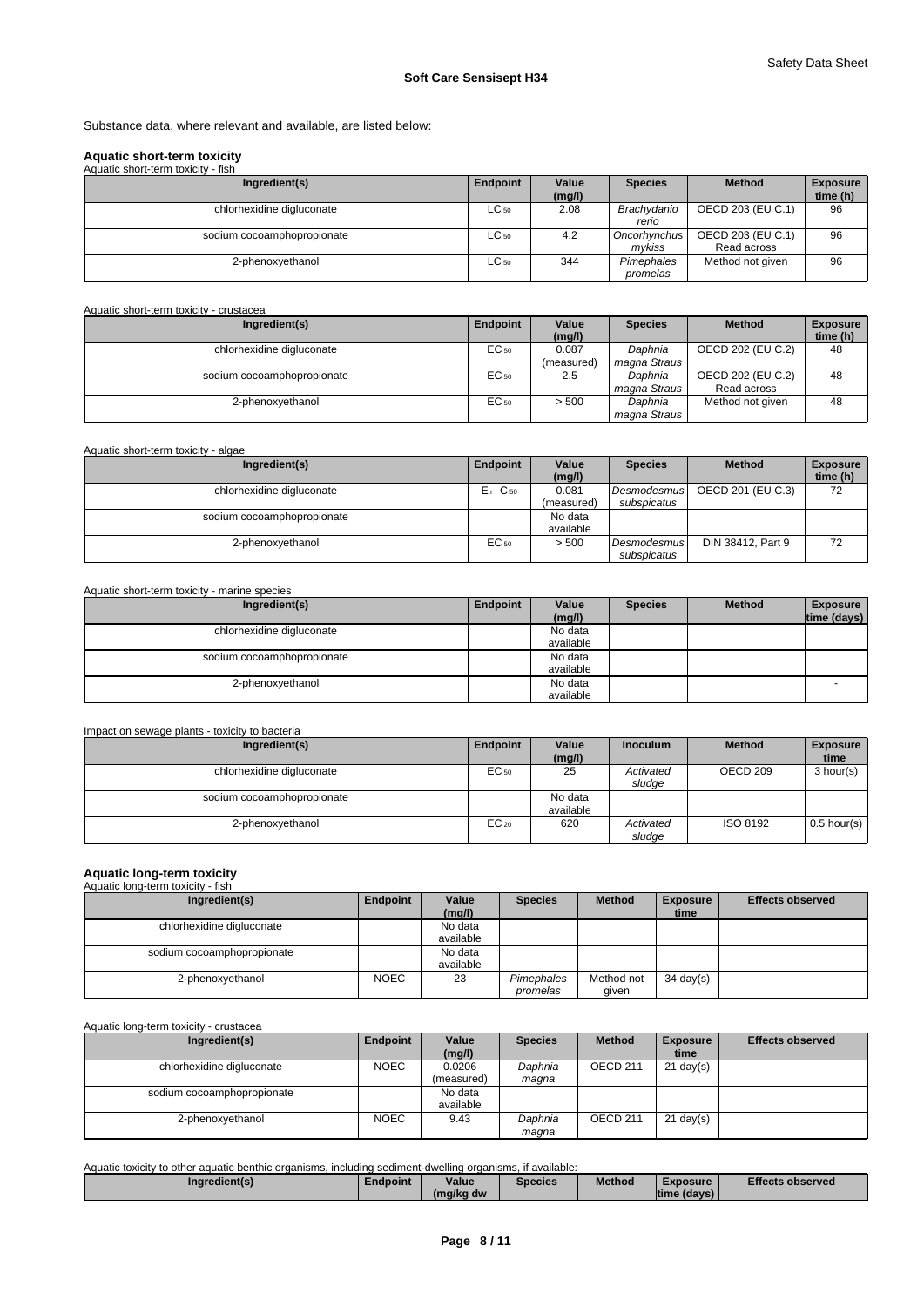|                            |             | sediment) |            |          |   |  |
|----------------------------|-------------|-----------|------------|----------|---|--|
| chlorhexidine digluconate  | <b>NOEC</b> | 21        | Chironomus | OECD 218 |   |  |
|                            |             |           | riparius   |          |   |  |
| sodium cocoamphopropionate |             | No data   |            |          |   |  |
|                            |             | available |            |          |   |  |
| 2-phenoxyethanol           |             | No data   |            |          | - |  |
|                            |             | available |            |          |   |  |

#### **Terrestrial toxicity**

Terrestrial toxicity - soil invertebrates, including earthworms, if available:

| Ingredient(s)             | Endpoint    | Value<br>(mg/kg dw<br>soil) | <b>Species</b> | <b>Method</b>       | <b>Exposure</b><br>$ time$ (days) $ $ | <b>Effects observed</b> |
|---------------------------|-------------|-----------------------------|----------------|---------------------|---------------------------------------|-------------------------|
| chlorhexidine digluconate | <b>NOEC</b> | >1000                       | Eisenia fetida | OECD 207            | 14                                    |                         |
| 2-phenoxyethanol          | LD 50       | 1000                        | Eisenia fetida | OECD <sub>207</sub> | 14                                    |                         |

# Terrestrial toxicity - plants, if available:

| Ingredient(s)             | Endpoint | Value<br>(mg/kg dw<br>soil) | <b>Species</b>  | <b>Method</b> | <b>Exposure</b><br>$ time$ (days) $ $ | <b>Effects observed</b> |
|---------------------------|----------|-----------------------------|-----------------|---------------|---------------------------------------|-------------------------|
| chlorhexidine digluconate | EC 50    | 526                         | Brassica napus  | OECD 208      | 21                                    |                         |
| 2-phenoxyethanol          | EC 50    | 34                          | Brassica napusi | OECD 208      | 19                                    |                         |

Terrestrial toxicity - birds, if available:

| Ingredient(s)                                            | Endpoint | Value     | <b>Species</b> | <b>Method</b> | <b>Exposure</b>                                | <b>Effects observed</b> |
|----------------------------------------------------------|----------|-----------|----------------|---------------|------------------------------------------------|-------------------------|
| 2-phenoxyethanol                                         |          | No data   |                |               | $ time$ (days) $ $<br>$\overline{\phantom{0}}$ |                         |
|                                                          |          | available |                |               |                                                |                         |
|                                                          |          |           |                |               |                                                |                         |
| Terrestrial toxicity - beneficial insects, if available: |          |           |                |               |                                                |                         |

| Ingredient(s)                                       | Endpoint | Value<br>(mg/kg dw<br>soil) | <b>Species</b> | <b>Method</b> | <b>Exposure</b><br>$ time$ (days) $ $ | <b>Effects observed</b> |
|-----------------------------------------------------|----------|-----------------------------|----------------|---------------|---------------------------------------|-------------------------|
| 2-phenoxyethanol                                    |          | No data<br>available        |                |               | $\overline{\phantom{a}}$              |                         |
| Terrestrial toxicity - soil bacteria, if available: |          |                             |                |               |                                       |                         |

| Ingredient(s)    | Endpoint | Value<br>(mg/kg dw<br>soil) | <b>Species</b> | <b>Method</b>       | <b>Exposure</b><br> time (days) | <b>Effects observed</b> |
|------------------|----------|-----------------------------|----------------|---------------------|---------------------------------|-------------------------|
| 2-phenoxyethanol |          | 147                         | Not specified  | OECD <sub>217</sub> |                                 |                         |

# **12.2 Persistence and degradability**

**Abiotic degradation** 

| Abiotic degradation<br>Abiotic degradation - photodegradation in air, if available: |                   |                         |                         |          |  |  |  |
|-------------------------------------------------------------------------------------|-------------------|-------------------------|-------------------------|----------|--|--|--|
| Inaredient(s)                                                                       | Half-life time    | Method                  | <b>Evaluation</b>       | Remark   |  |  |  |
| chlorhexidine digluconate                                                           | No data available | <b>QSAR Read across</b> | Rapidly photodegradable | Estimate |  |  |  |

Abiotic degradation - hydrolysis, if available:

| Ingredient(s)             | Half-life time in fresh I<br>water | Method          | Evaluation | Remark |
|---------------------------|------------------------------------|-----------------|------------|--------|
| chlorhexidine digluconate | $365 \text{ day(s)}$               | <b>OECD 111</b> |            |        |

Abiotic degradation - other processes, if available:

| Inaredient(s) | Type       | Half-life time         | Method           | <b>Evaluation</b>                 | Remark |
|---------------|------------|------------------------|------------------|-----------------------------------|--------|
| chlorhexidine | Photolysis | $8.6 - 69.1$<br>day(s) | Method not given | Degradable by photolysis in water |        |
| digluconate   |            |                        |                  |                                   |        |

#### **Biodegradation**

Ready biodegradability - aerobic conditions

| Ingredient(s)              | <b>Inoculum</b> | <b>Analytical</b><br>method | DT 50                 | <b>Method</b>         | <b>Evaluation</b>          |
|----------------------------|-----------------|-----------------------------|-----------------------|-----------------------|----------------------------|
| chlorhexidine digluconate  |                 |                             |                       | Weight of<br>evidence | Not readily biodegradable. |
| sodium cocoamphopropionate |                 |                             | $171 \%$ in 28 day(s) | OECD 301F             | Readily biodegradable      |
| 2-phenoxyethanol           |                 | COD removal                 | $90 \%$ in 28 day(s)  | OECD 301F             | Readily biodegradable      |

Ready biodegradability - anaerobic and marine conditions, if available:

Degradation in relevant environmental compartments, if available: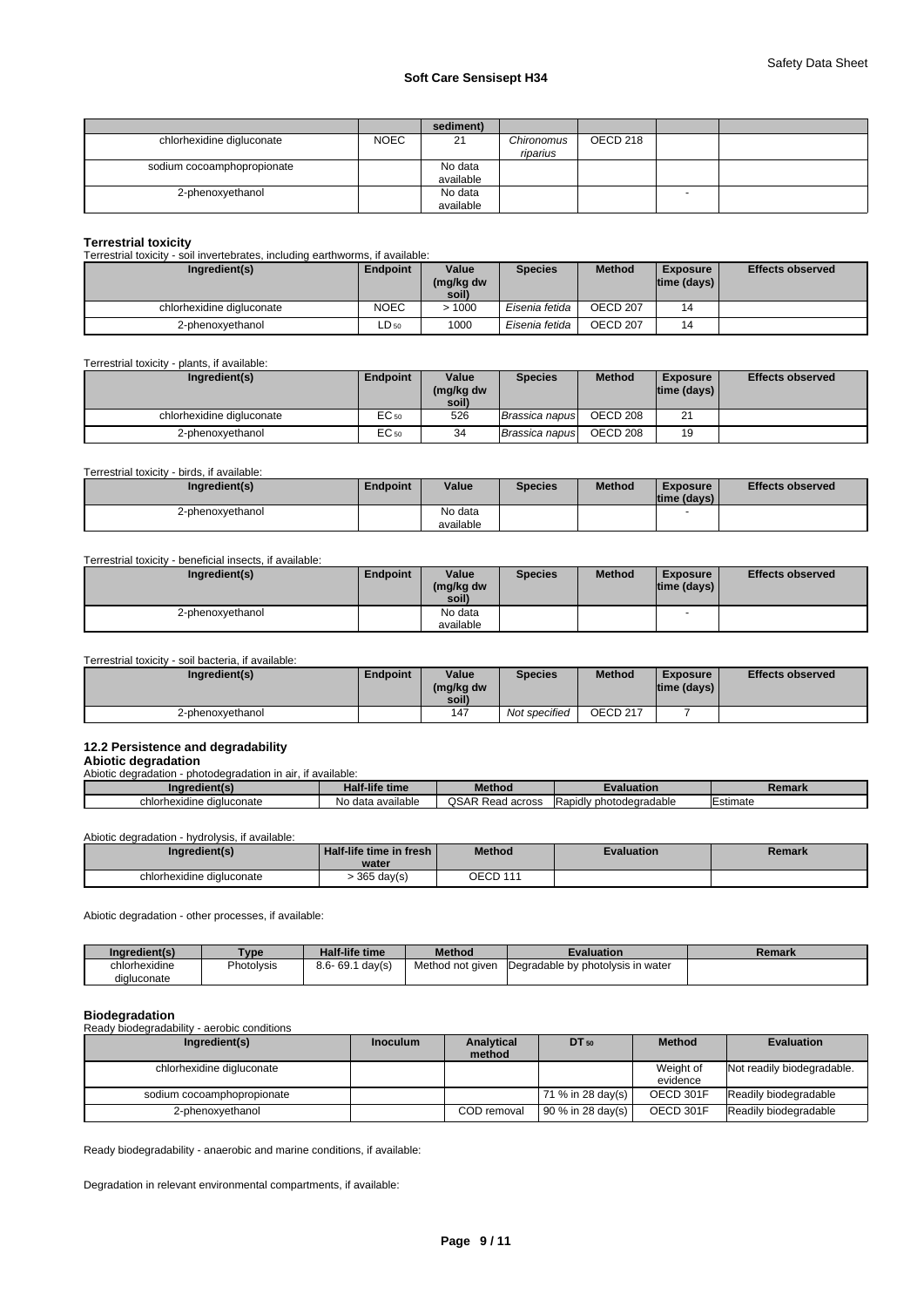# **12.3 Bioaccumulative potential**

| Partition coefficient n-octanol/water (log Kow) |                   |                 |                             |        |  |  |
|-------------------------------------------------|-------------------|-----------------|-----------------------------|--------|--|--|
| Ingredient(s)                                   | Value             | <b>Method</b>   | <b>Evaluation</b>           | Remark |  |  |
| chlorhexidine digluconate                       | $-1.81$           | <b>OECD 107</b> |                             |        |  |  |
| sodium cocoamphopropionate                      | No data available |                 |                             |        |  |  |
| 2-phenoxyethanol                                |                   | OECD 107        | No bioaccumulation expected |        |  |  |

Bioconcentration factor (BCF)

| Ingredient(s)       | Value             | <b>Species</b> | <b>Method</b>    | <b>Evaluation</b>                                    | Remark |
|---------------------|-------------------|----------------|------------------|------------------------------------------------------|--------|
| chlorhexidine       | 42                |                |                  | Weight of evidence Low potential for bioaccumulation |        |
| digluconate         |                   |                |                  |                                                      |        |
| sodium              | No data available |                |                  |                                                      |        |
| cocoamphopropionate |                   |                |                  |                                                      |        |
| 2-phenoxyethanol    | 0.35              |                | Method not given | No bioaccumulation expected                          |        |

#### **12.4 Mobility in soil**

Adsorption/Desorption to soil or sediment

| Ingredient(s)              | Adsorption<br>coefficient<br>Log Koc | <b>Desorption</b><br>coefficient<br>Log Koc(des) | <b>Method</b>                        | Soil/sediment<br>type | <b>Evaluation</b>                      |
|----------------------------|--------------------------------------|--------------------------------------------------|--------------------------------------|-----------------------|----------------------------------------|
| chlorhexidine digluconate  | > 3.9                                |                                                  | OECD 121                             |                       |                                        |
| sodium cocoamphopropionate | No data available                    |                                                  |                                      |                       |                                        |
| 2-phenoxyethanol           | 40.74                                |                                                  | No data available   Method not given |                       | High potential for mobility in<br>soil |

#### **12.5 Results of PBT and vPvB assessment**

Substances that fulfill the criteria for PBT/vPvB, if any, are listed in section 3.

#### **12.6 Other adverse effects**

No other adverse effects known.

# **SECTION 13: Disposal considerations**

| 13.1 Waste treatment methods              |                                                                                                                                                                                                                                                                                                |  |
|-------------------------------------------|------------------------------------------------------------------------------------------------------------------------------------------------------------------------------------------------------------------------------------------------------------------------------------------------|--|
| Waste from residues / unused<br>products: | The concentrated contents or contaminated packaging should be disposed of by a certified handler<br>or according to the site permit. Release of waste to sewers is discouraged. The cleaned packaging<br>material is suitable for energy recovery or recycling in line with local legislation. |  |
| <b>European Waste Cataloque:</b>          | 20 01 29 <sup>*</sup> - detergents containing dangerous substances.                                                                                                                                                                                                                            |  |
| <b>Empty packaging</b>                    |                                                                                                                                                                                                                                                                                                |  |
| Recommendation:                           | Dispose of observing national or local regulations.                                                                                                                                                                                                                                            |  |
| Suitable cleaning agents:                 | Water, if necessary with cleaning agent.                                                                                                                                                                                                                                                       |  |
|                                           |                                                                                                                                                                                                                                                                                                |  |

# **SECTION 14: Transport information**



**Land transport (ADR/RID), Sea transport (IMDG), Air transport (ICAO-TI / IATA-DGR) 14.1 UN number:** 3082 **14.2 UN proper shipping name: 14.3 Transport hazard class(es): Transport hazard class (and subsidiary risks):** 9 **14.4 Packing group:** III **14.5 Environmental hazards: Environmentally hazardous:** Yes **Marine pollutant:** Yes **14.6 Special precautions for user:** None known. **14.7 Transport in bulk according to Annex II of MARPOL and the IBC Code:** The product is not transported in bulk tankers. Environmentally hazardous substance, liquid, n.o.s. ( chlorhexidine digluconate )

**Other relevant information: ADR**